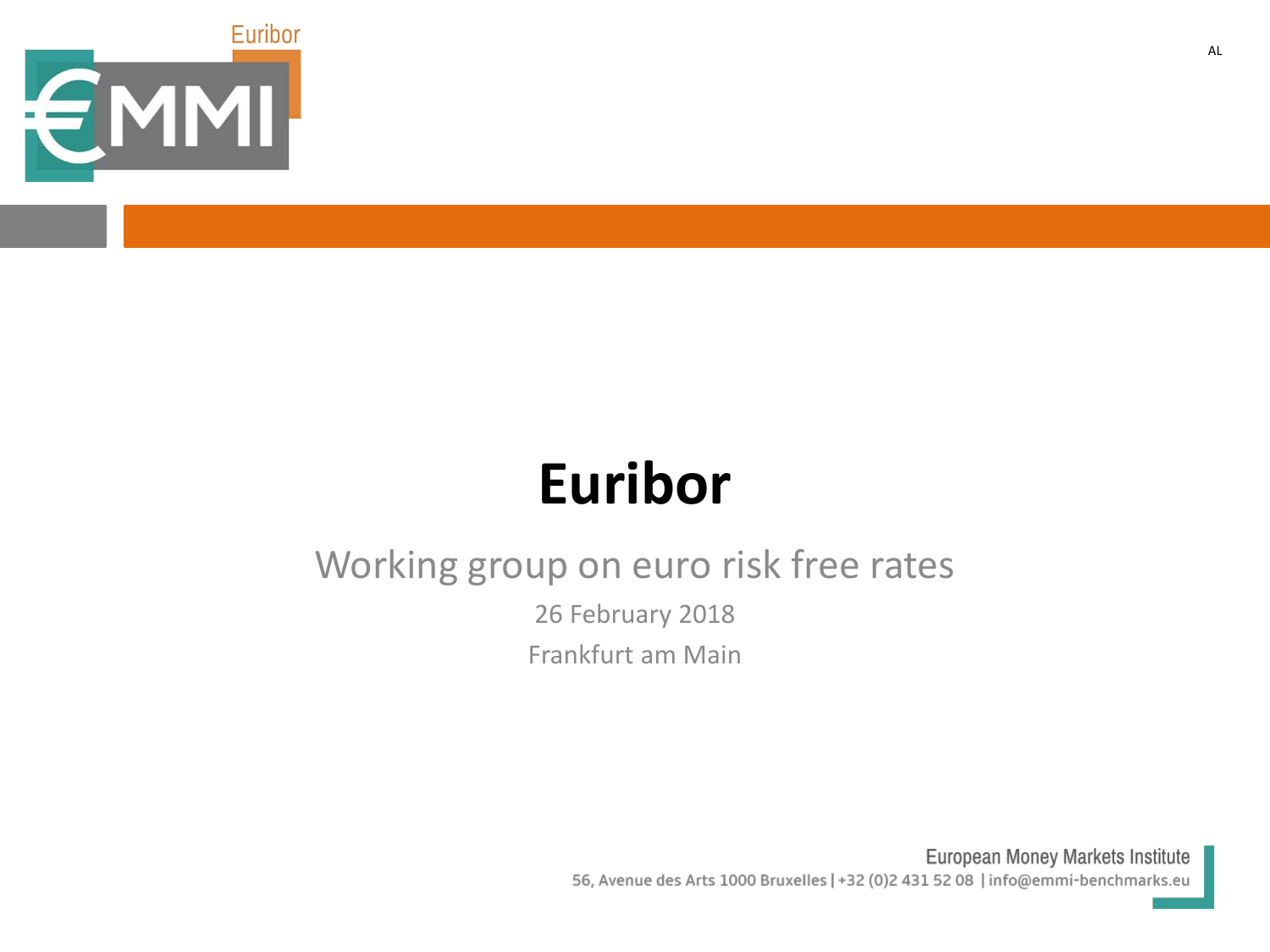

- In the light of concerns expressed by regulators and public opinion after the benchmark manipulation scandals, EMMI initiated its **Euribor Reform**. EMMI's ultimate goal consisted in evolving the current quote-based determination calculation to a fully transaction-based methodology, in order to provide the market with a more transparent, robust, and representative index.
- In spite of all attempts, **the 2016/17 pre-live verification program revealed that EMMI's original plan was not feasible**, since the daily determination of the index would be based, for most tenors, on a limited number of transactions executed by a very limited number of contributors.
- The current quote-based methodology for Euribor is not BMR-compliant.
- The EU BMR allows for other data inputs to be considered for the determination of a benchmark: "*If transaction data is not sufficient or is not appropriate to represent accurately and reliably the market or economic reality that the benchmark is intended to measure, input data which is not transaction data may be used, including estimated prices, quotes and committed quotes, or other values.*"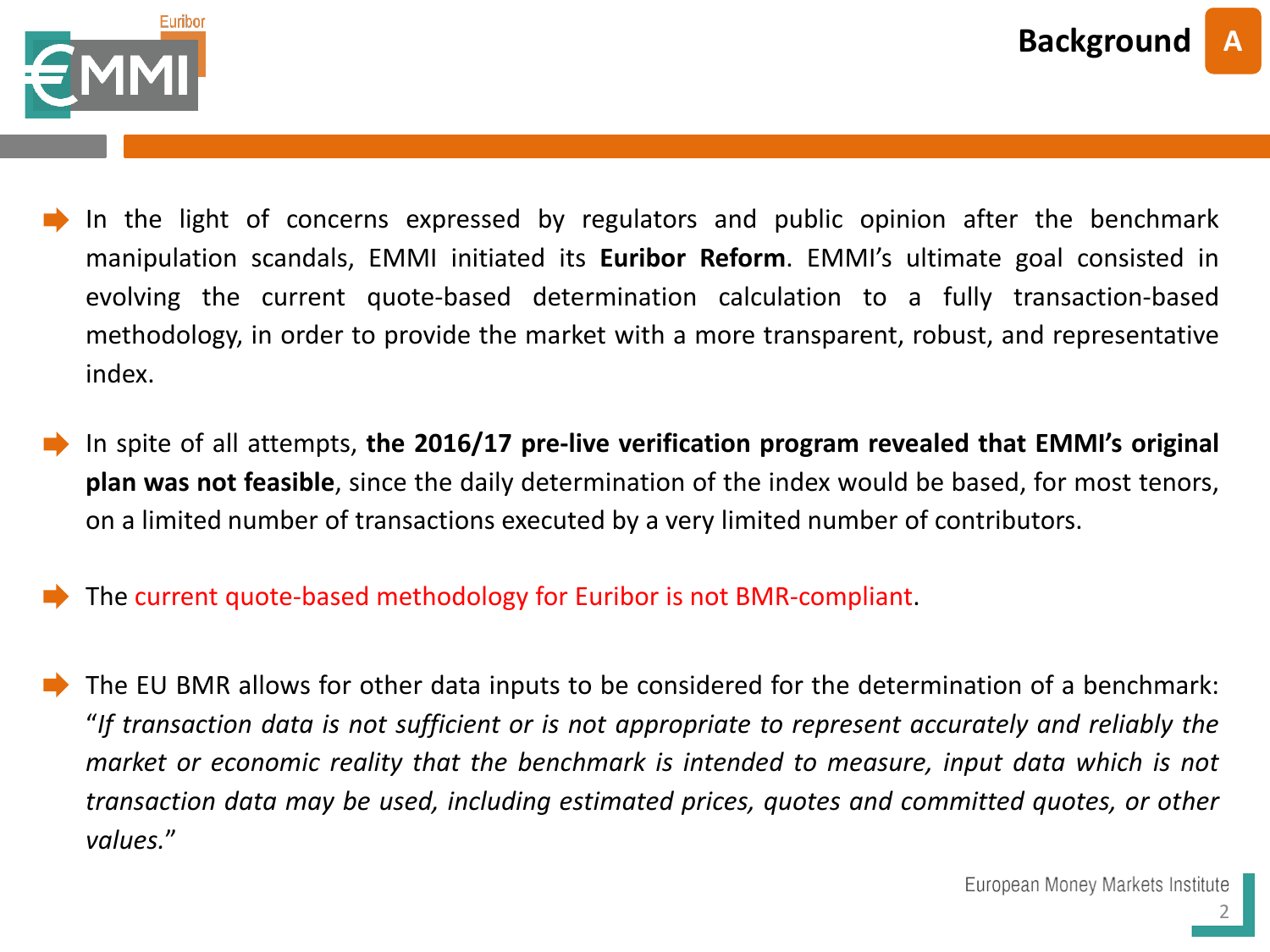

- In the light of this provision, EMMI decided to pursue the development of a *hybrid methodology*, which is supported by transactions whenever these are available, but relies on other techniques or data sources according to input criteria established by EMMI.
- The hybrid methodology was developed by EMMI over the summer 2017 with the support of a dedicated Task Force, where the Belgian Financial Services and Markets Authority (FSMA), EMMI's supervisor, participated as an observer.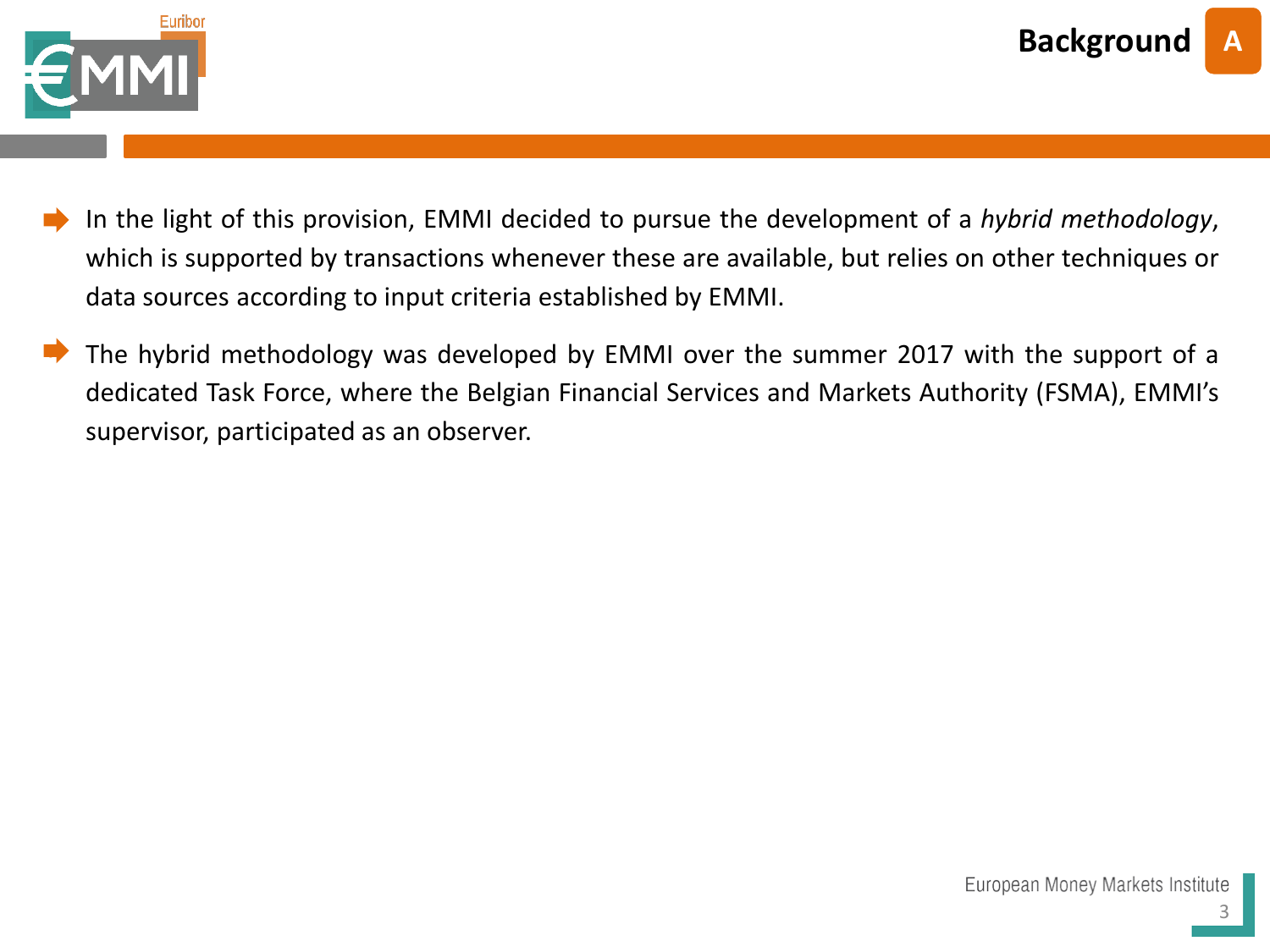



- Following implementation of the new methodology, EMMI will apply for authorization.
- The Belgian FSMA will evaluate the characteristics of Euribor, calculated using the hybrid methodology, against the requirements imposed by the EU BMR. The characteristics of the hybrid methodology will be taken into consideration by the FSMA when analyzing the authorization file.
- Should the outcome of this assessment be negative, the FSMA may permit the provision and use of Euribor in existing contracts under the conditions set out in Article 51(4) of the EU BMR.

European Money Markets Institute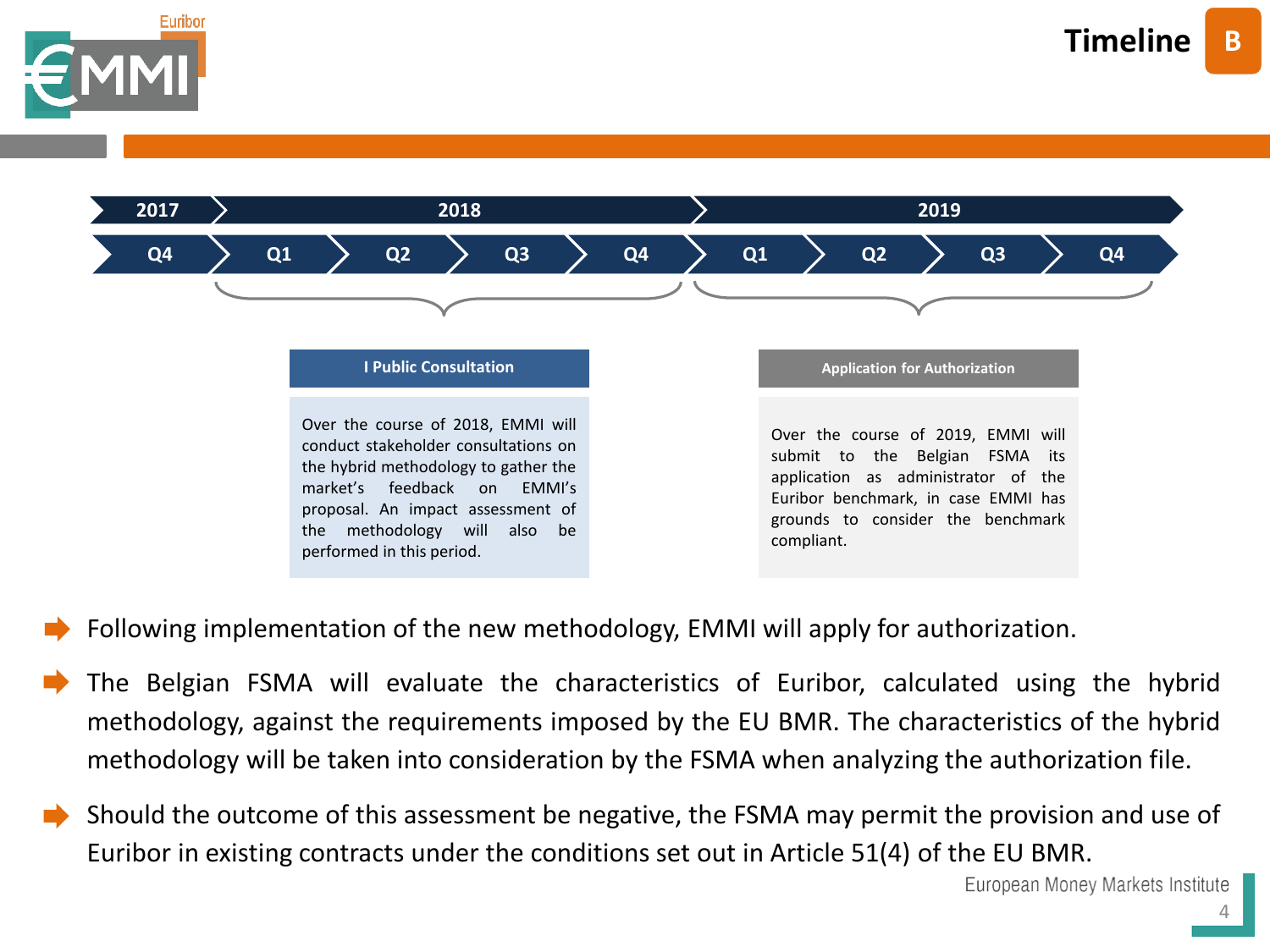

# **Euro OverNight Index Average—EONIA**

## Working group on euro risk free rates

26 February 2018

Frankfurt am Main

European Money Markets Institute 56, Avenue des Arts 1000 Brussels | +32 (0) 2 431 52 08 | info@emmi-benchmarks.eu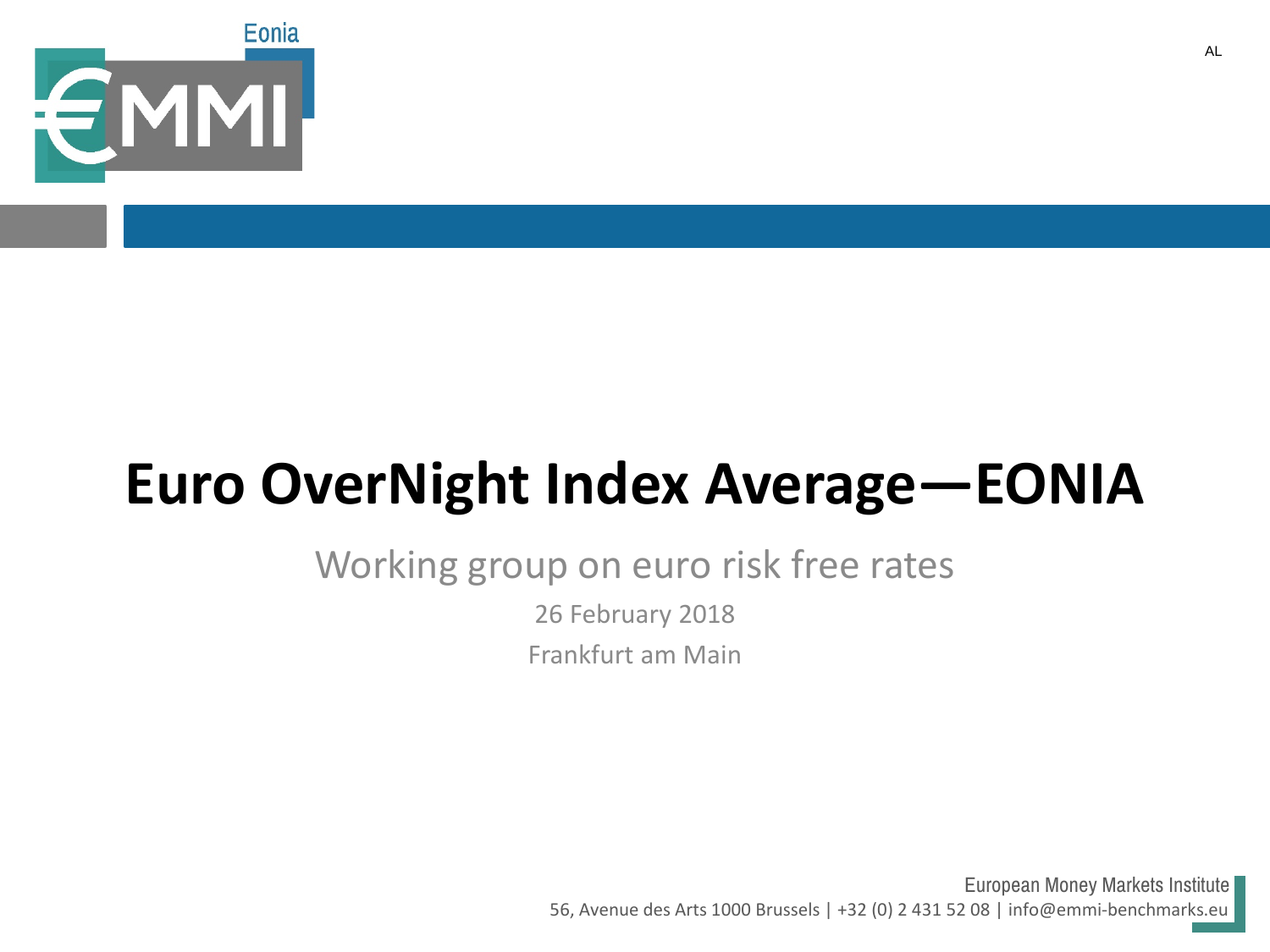

## **Overview**

| <b>EONIA: the basics</b> |  |
|--------------------------|--|
|--------------------------|--|

**B EONIA Review**

**Future perspectives C**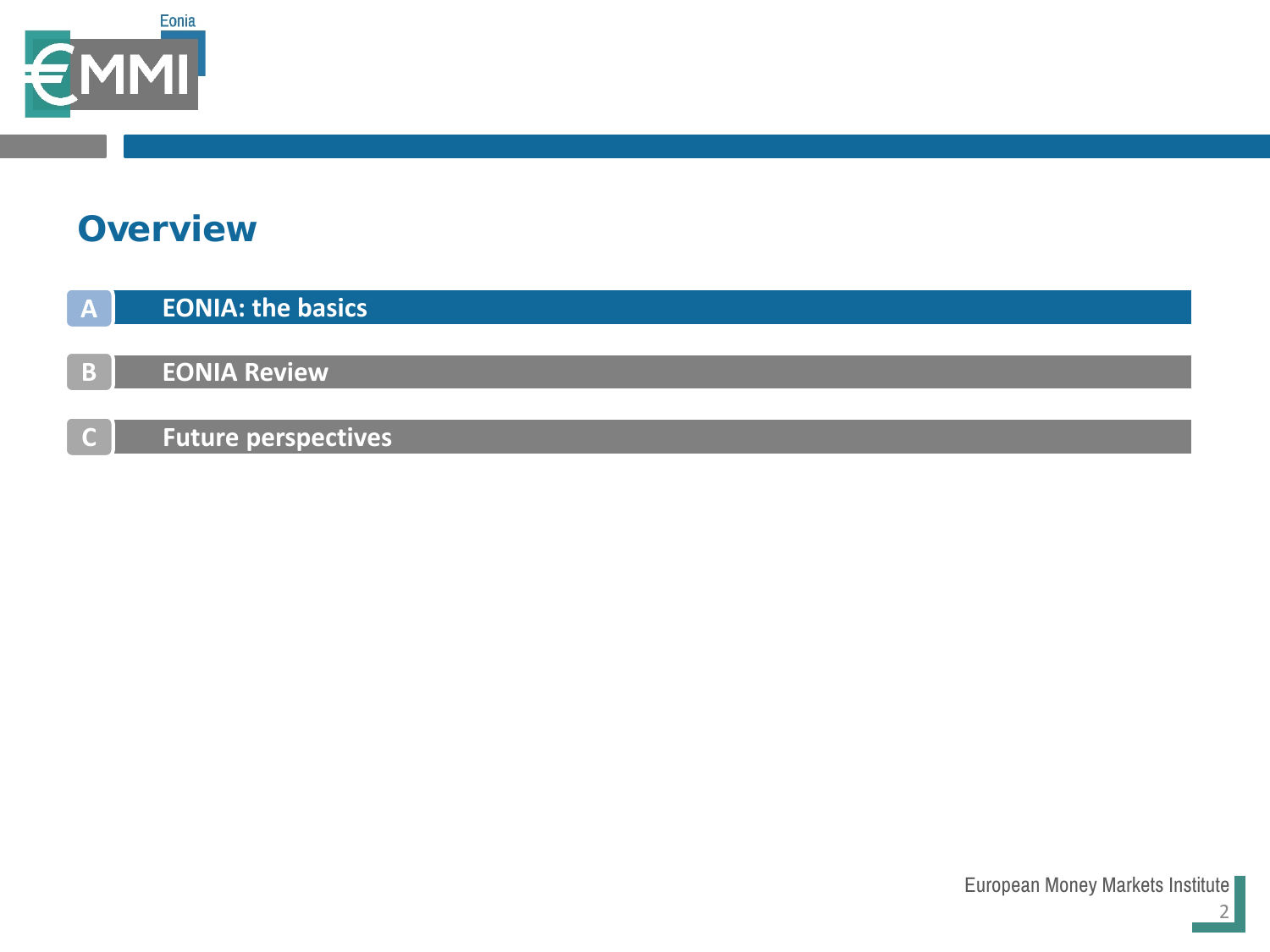

#### **What is the Underlying Interest of EONIA?**

EONIA represents *the rate at which banks of sound financial standing in the European Union (EU) and European Free Trade Association (EFTA) countries lend funds in the overnight, interbank money market in euro.*

#### **How is EONIA calculated?**

EONIA is calculated on the basis of daily contributions from a panel of banks, whose members are credit institutions in the EU and EFTA countries. The index is computed as the volumeweighted average of all panel banks' submissions.

#### **How do panel banks derive their contributions?**

EONIA is a **fully transaction-based benchmark**: panel banks' submissions are calculated from their (EONIA eligible) daily overnight interbank lending transactions.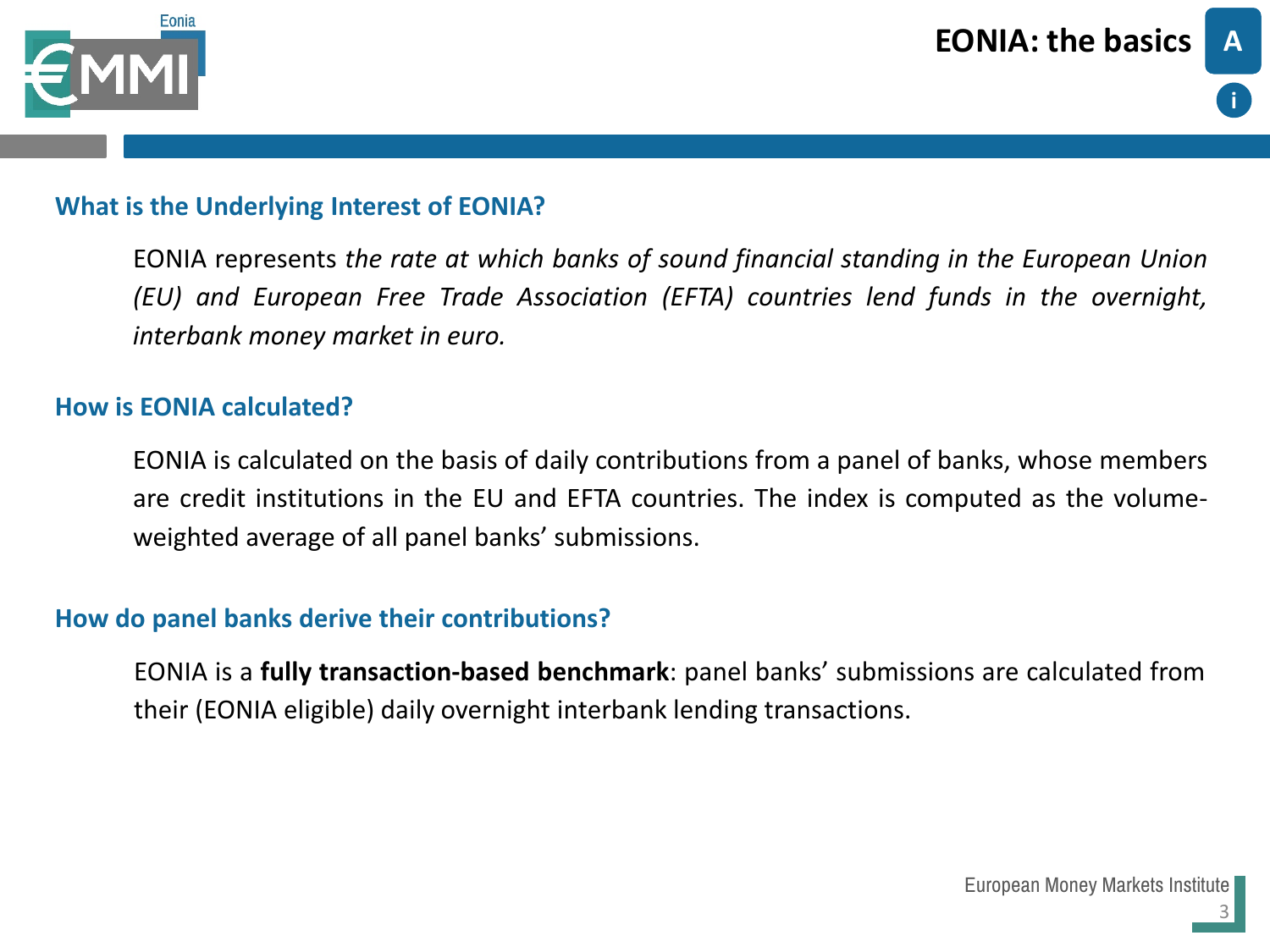

## **ii**

**A**

#### **Which banks contribute to the daily determination of the index?**

The panel of contributors to EONIA is currently composed of 28 European banks from 13 different countries. The number of banks participating in the daily determination process, however, has declined since the end of 2011.

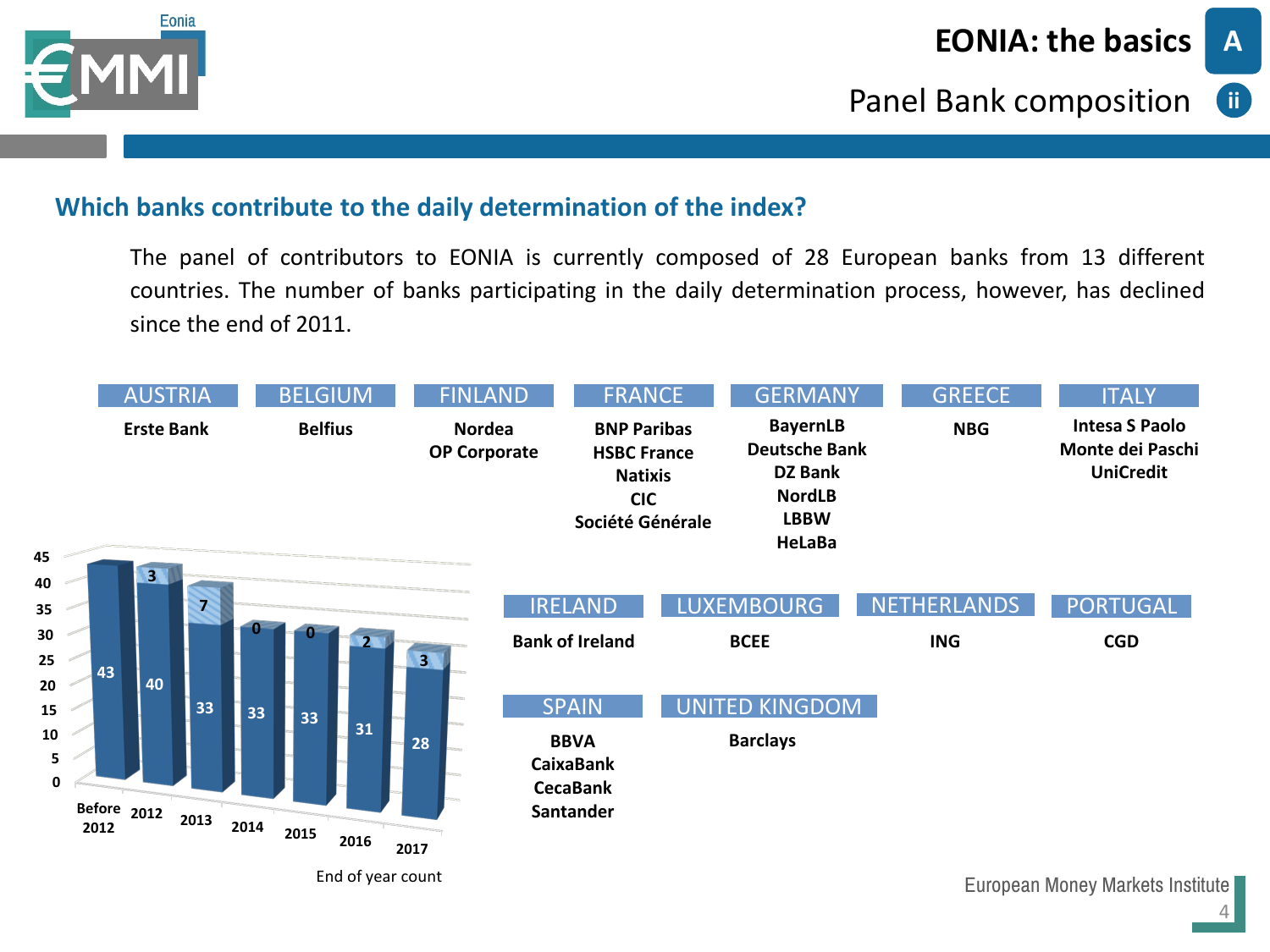



#### **EONIA declaration as a critical benchmark**

In June 2017, the European Commission published its Implementing Regulation (EU) 2017/1147, by which EONIA was designated as critical and included in the corresponding list of critical benchmarks used in financial markets pursuant to Regulation (EU) 2016/1011.

The EU BMR considers a benchmark to be critical if it is "used directly or indirectly within a combination of benchmarks as a reference for financial instruments or financial contracts or for measuring the performance of investment funds, having a total value of at least EUR 500 billion on the basis of all the ranges of maturities or tenors of the benchmark, where applicable."

The following table summarizes the information on the use of the EONIA index contained in the declaration of EONIA as critical benchmark:

| <b>Use</b>                                           | <b>Outstanding amount</b> |
|------------------------------------------------------|---------------------------|
| Money market instruments in the unsecured market     | EUR 450 billion           |
| Money market instruments in the secured market       | EUR 400 billion           |
|                                                      | <b>Notional amount</b>    |
| Euro overnight index swap market (EONIA swap market) | EUR 5.2 trillion          |

These figures are based on calculation by the ECB derived from the daily reports of the 52 largest European banks under the MMSR regulation.

European Money Markets Institute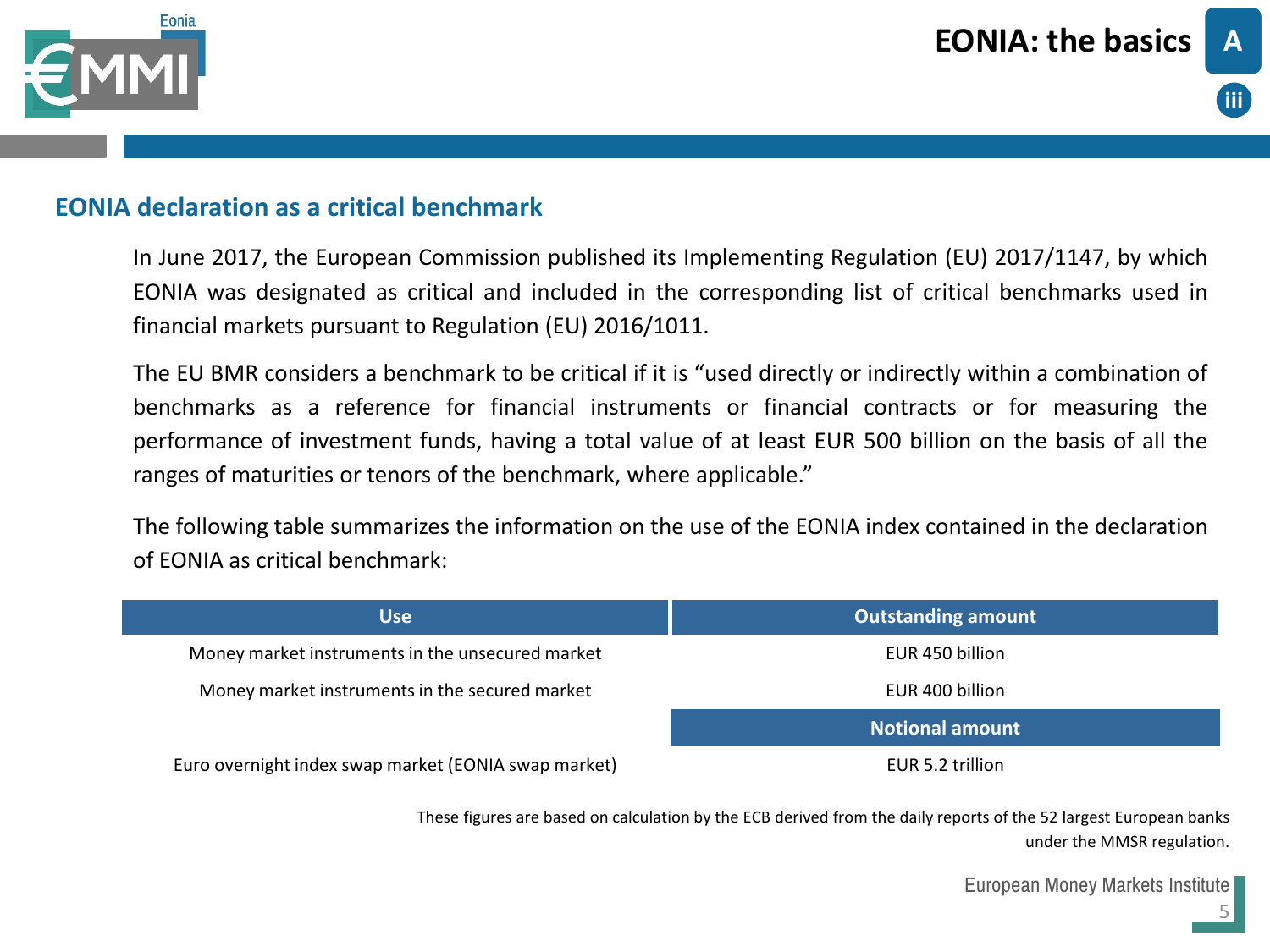

## **Overview**

**A EONIA: the basics**

**B EONIA Review**

**Future perspectives C**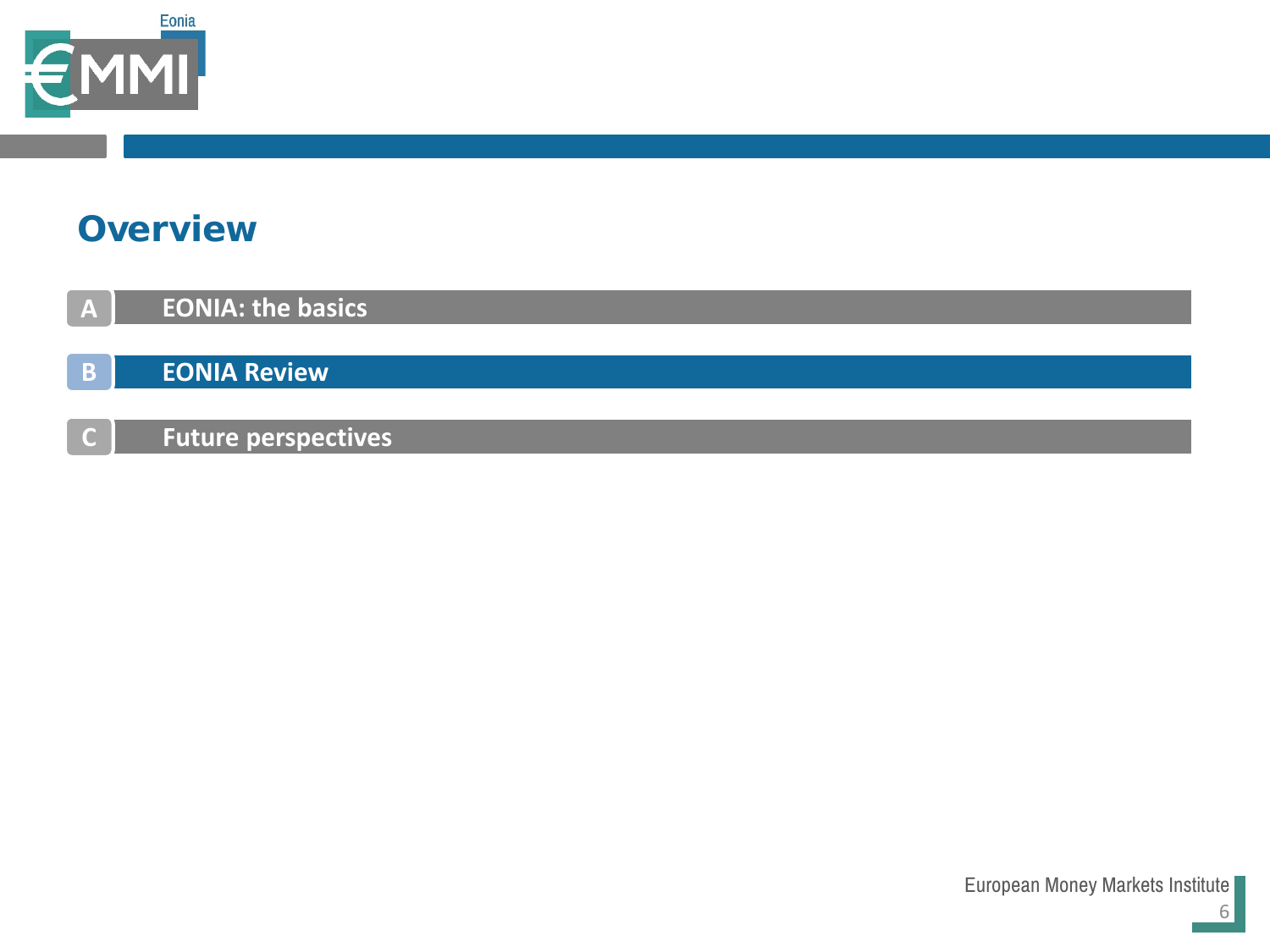

- At the end of 2015, EMMI started the EONIA Review, a program which sought:
	- to **enhance the governance and control framework over the EONIA benchmark**, and align them with the requirements of the EU Benchmarks Regulation; and
	- to enhance EONIA's methodology, by identifying and remediating EONIA's weaknesses.
- The EU BMR requests benchmark administrators to ensure that benchmarks' determination methodologies are **robust**, **reliable**, and **resilient** to guarantee the benchmark can be calculated in the widest set of circumstances, **without compromising its integrity**.



- During the first phase of the EONIA Review, EMMI worked on the **drafting of a stand-alone Governance Framework for EONIA**, in line with regulatory.
- The Governance Framework included formulation of **fallback arrangements** for EONIA.
- The Governance Framework was **approved by the EMMI Governing Bodies in April 2017**.
- In April 2017, EMMI invited all Panel Banks to **participate in the EONIA Review Data Exercise**.
- The goal of the ERDE was to **support any potential changes in the methodology** of EONIA.
- Participating banks reported **their own euro-denominated lending transactions** over a 6 month period**.**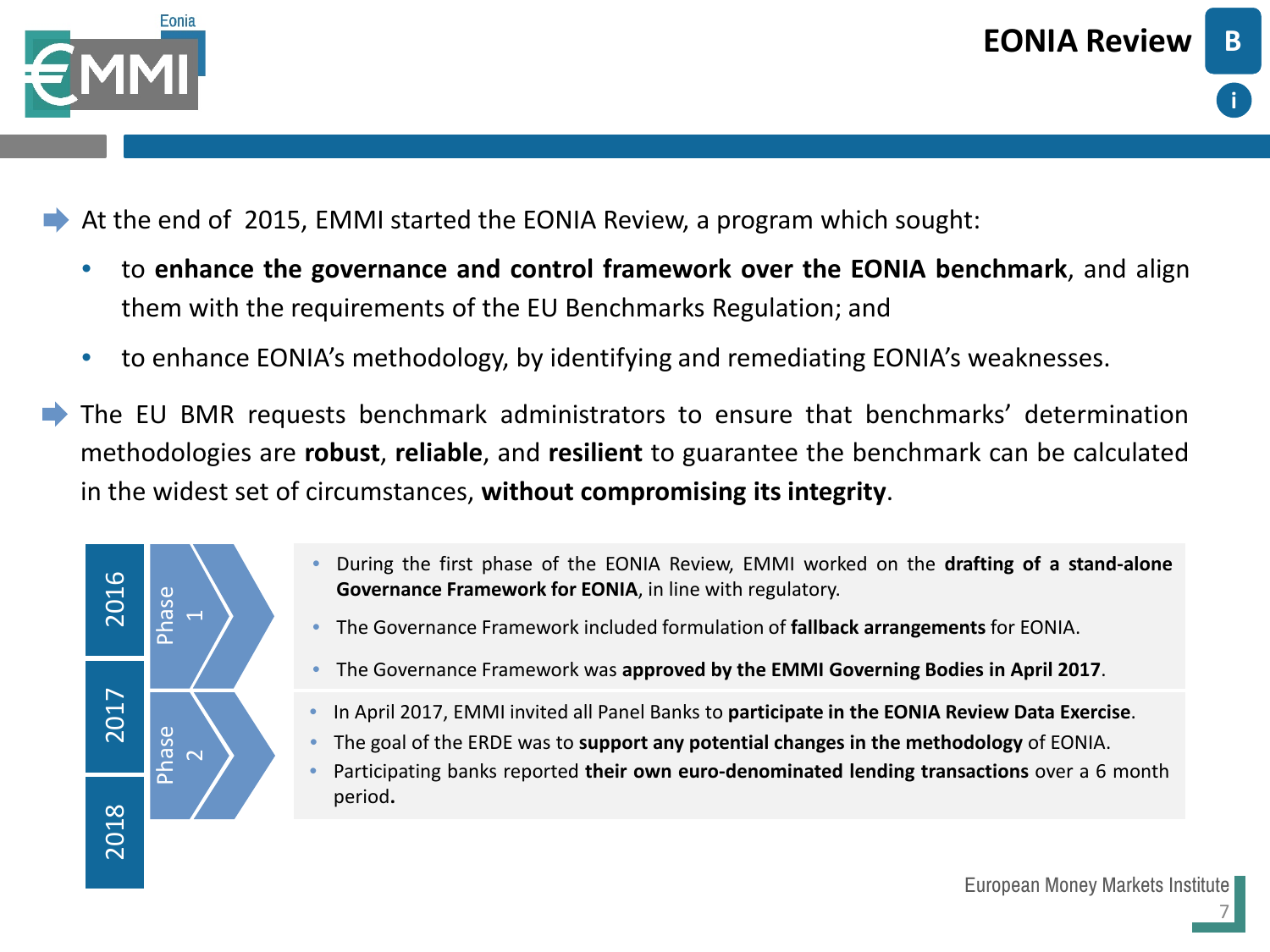

## **Overview**

- **A EONIA: the basics**
- **B EONIA Review**
- **Future perspectives C**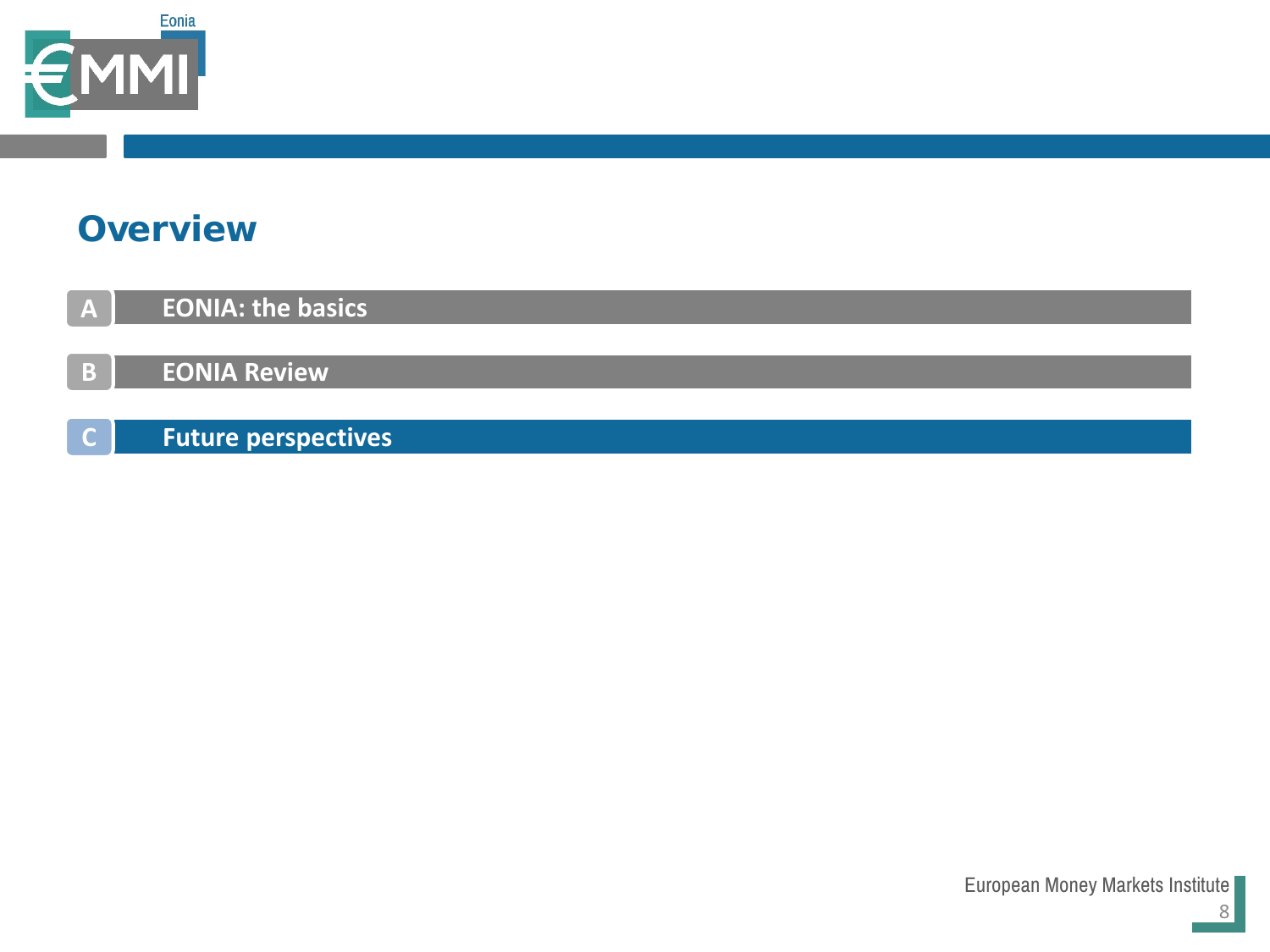



EMMI's analysis of transaction-level data during the EONIA Review Data Exercise confirmed the index's concentration. The inclusion of currently non-eligible financial instruments does not have a significant impact on the representativeness or robustness of the EONIA benchmark.

**The index's concentration may increase the influence of single contributors on the benchmark.**

- The low levels of activity in the unsecured interbank lending market, and the limited number of active participants, is also reported in the ECB's First Consultation Paper. **To this end, enlarging the number of banks in the Panel would not solve EONIA's limitations.**
- With its current definition, **EONIA cannot achieve compliance with the EU BMR**.
- EMMI consulted interested parties to assess whether support would be given to a continuation of the second phase of the EONIA Review, in an attempt to reach compliance for the benchmark (what would mean a redefinition of EONIA's Underlying Interest).
- The consulted parties considered that the **ECB was better positioned to create a more robust (overnight) reference index**, whose underlying data would not be sourced from a benchmarkspecific panel, but from MMSR requirements.

9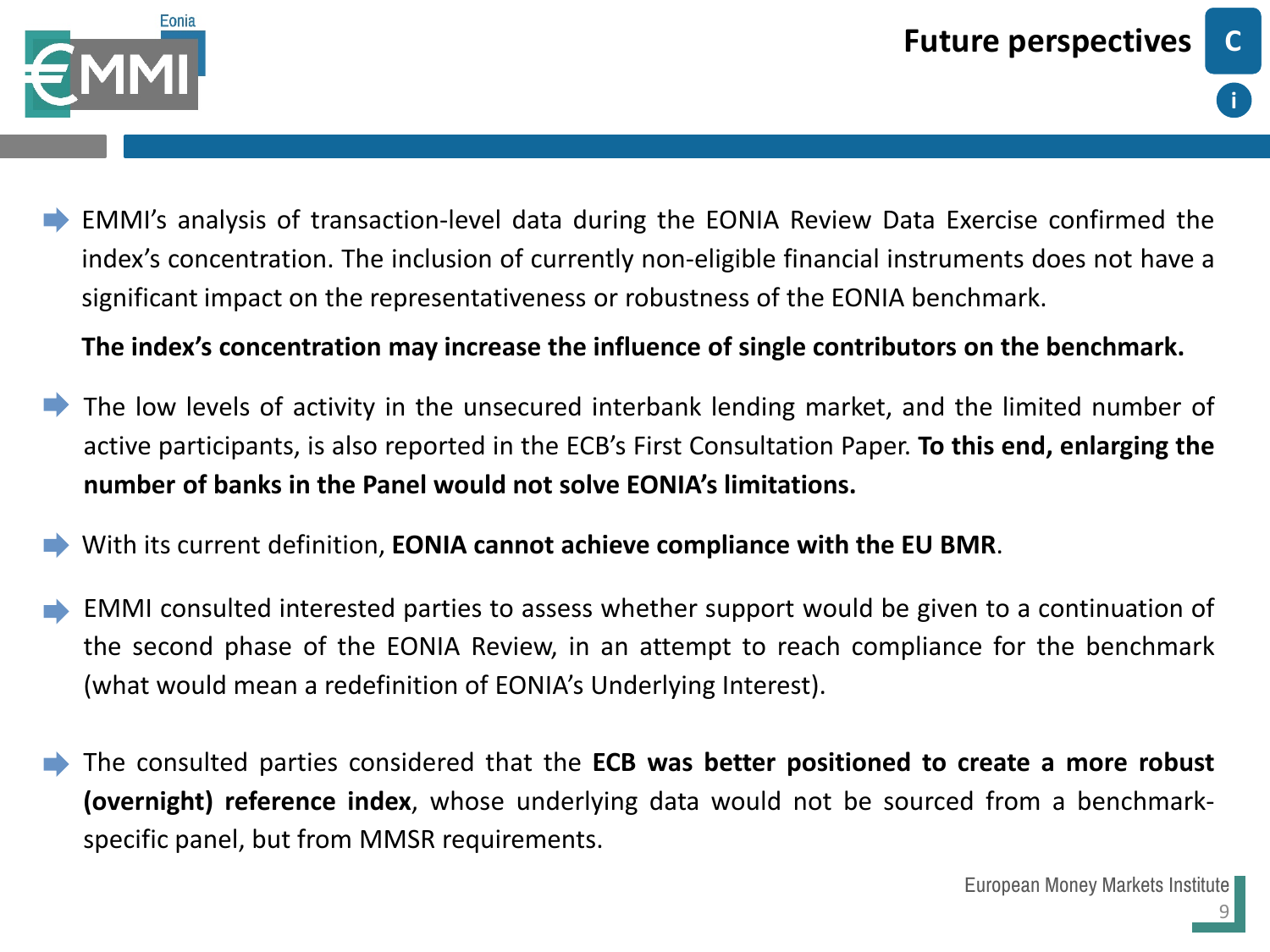



Throughout this process, EMMI highlighted what it considered as a tight timeline, considering that **the challenge was not only the** *production* **of a new overnight rate** (so-called RFR), but the **potential transition of contracts (in particular, the euro overnight swap market) to a new rate**.